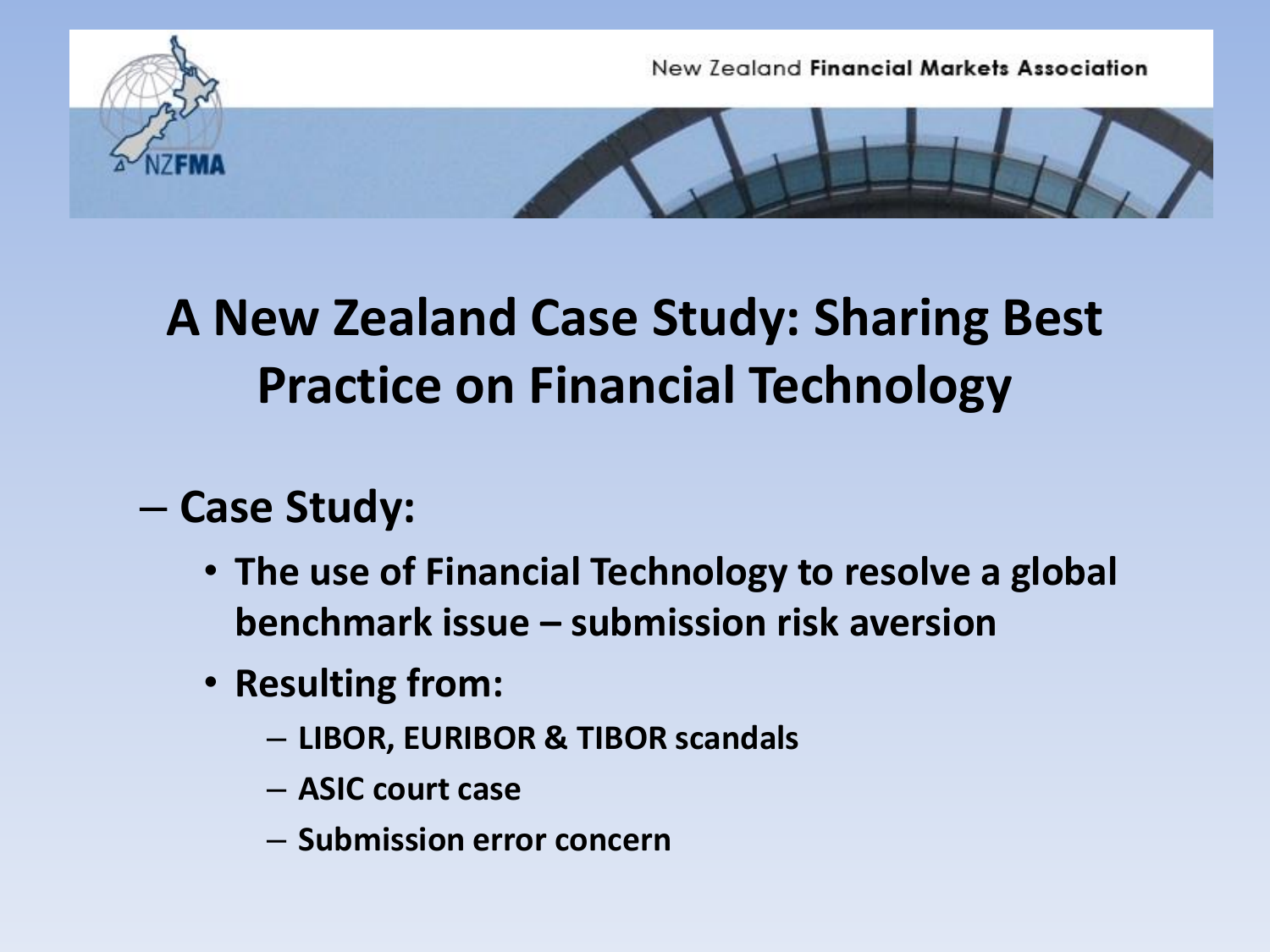

- **Benchmarks & Closing Rates critical to healthy Capital Markets**
- **Promotes:**
	- **Liquidity in primary issuance markets**
	- **Development of derivatives markets**
	- **Secondary market activity**
	- **Local & international investor confidence**
	- **Index compilation**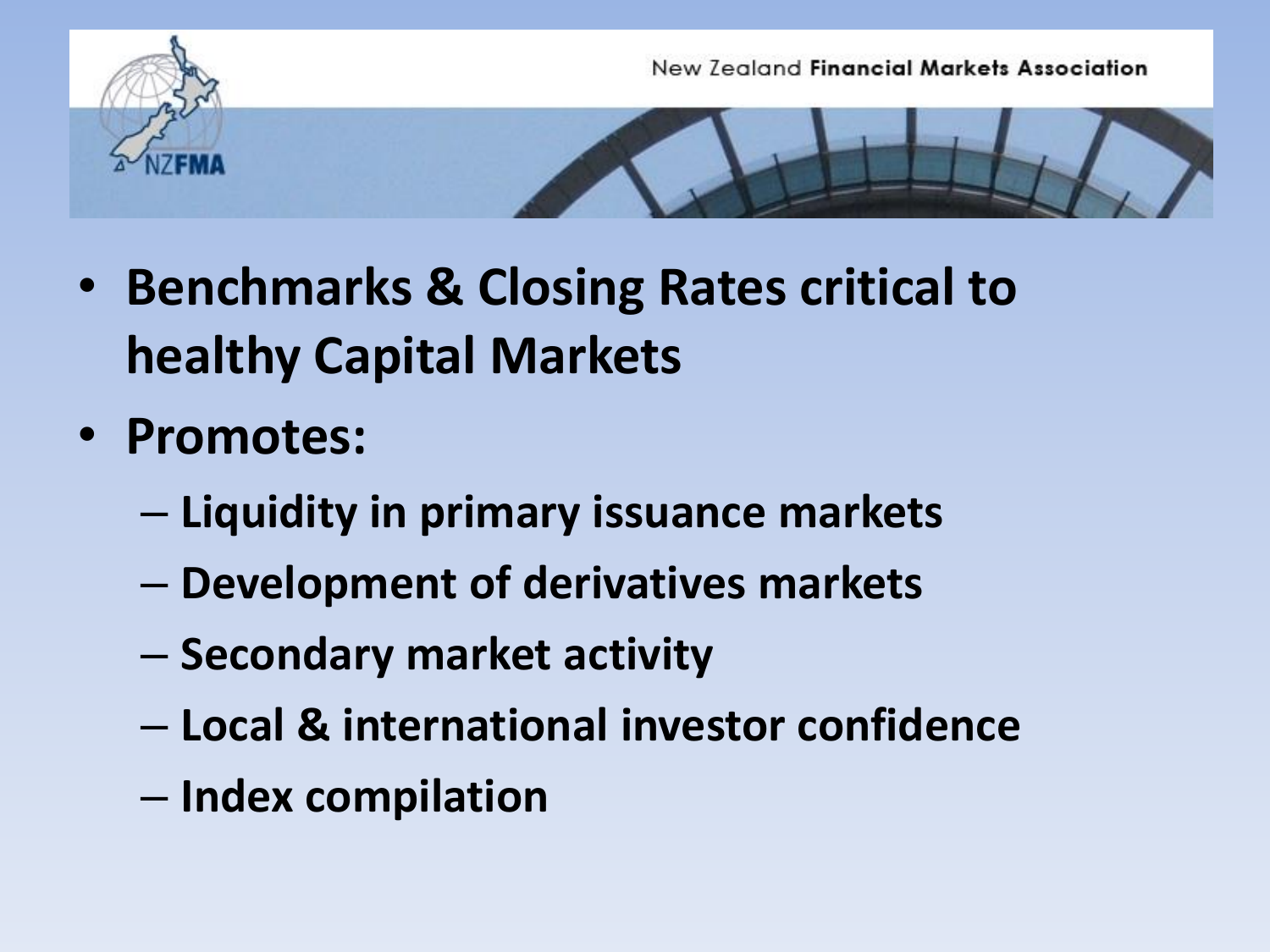

| NZdata Benchmark & Closing Rates             | Fee Liable |  |  |
|----------------------------------------------|------------|--|--|
|                                              |            |  |  |
| <b>NZ Bank Bills</b>                         | Yes        |  |  |
| NZ Government Bonds                          | Yes        |  |  |
| <b>NZ Swaps Close</b>                        | Yes        |  |  |
| NZ Credit Markets Pricing Service            | Yes        |  |  |
| NZ Local Authority Matrix (published EOM)    | Yes        |  |  |
| NZ OIS Close                                 | Yes        |  |  |
| <b>NZ TWI</b>                                | <b>No</b>  |  |  |
| NZ Bills/LIBOR                               | Yes        |  |  |
| NZFMA WM Reuters NZD Fix *                   | <b>No</b>  |  |  |
| NZFMA WM Reuters Cross Rate Fixes (x17) *    | <b>No</b>  |  |  |
| Bank Bill Daily Rate Set Transaction Reports | <b>No</b>  |  |  |
| <b>HISTORICAL RATES</b>                      | Yes        |  |  |
| * = non=NZFMA data (published only)          |            |  |  |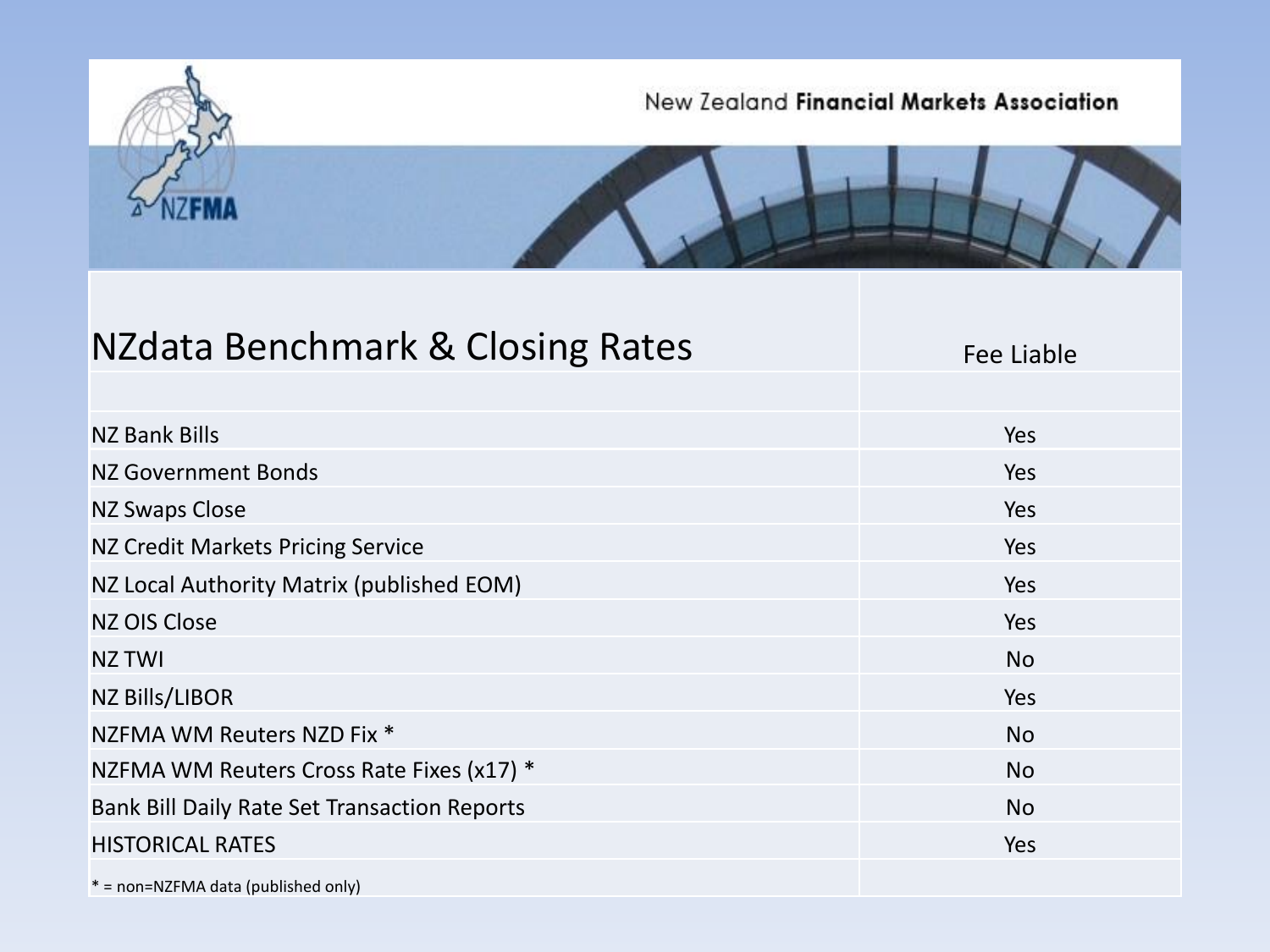

| NZdata No. of Contributors - All Markets - 2008 to 2016 |                |      |                |      |                |                |                |                |                |  |
|---------------------------------------------------------|----------------|------|----------------|------|----------------|----------------|----------------|----------------|----------------|--|
|                                                         | 2008           | 2009 | 2010           | 2011 | 2012           | 2013           | 2014           | 2015           | 2016           |  |
| <b>BKBM</b>                                             | $\overline{7}$ | 8    | 9              | 9    | 9              | $\overline{7}$ | 5              | 5              | $0*$           |  |
| <b>NZ Govt Bonds</b>                                    | 6              | 6    | $\overline{7}$ | 9    | $\overline{7}$ | 6              | 5              | 5              | $\overline{4}$ |  |
| <b>NZ Swaps Close</b>                                   | 13             | 13   | 13             | 12   | 9              | 6              | $\overline{4}$ | $\overline{4}$ | 3              |  |
| <b>NZ Bills/LIBOR</b>                                   |                |      |                |      | 6              | $\overline{4}$ | $\overline{4}$ | $\overline{4}$ | $\overline{2}$ |  |
|                                                         |                |      |                |      |                |                |                |                |                |  |
| <b>NZ OIS Close</b>                                     |                |      |                |      | 9              | 6              | $\overline{4}$ | $\overline{4}$ | 3              |  |
| <b>NZ Credit Mkt</b>                                    |                |      | 4              | 4    | 5              | 5              | 5              | 5              | 4              |  |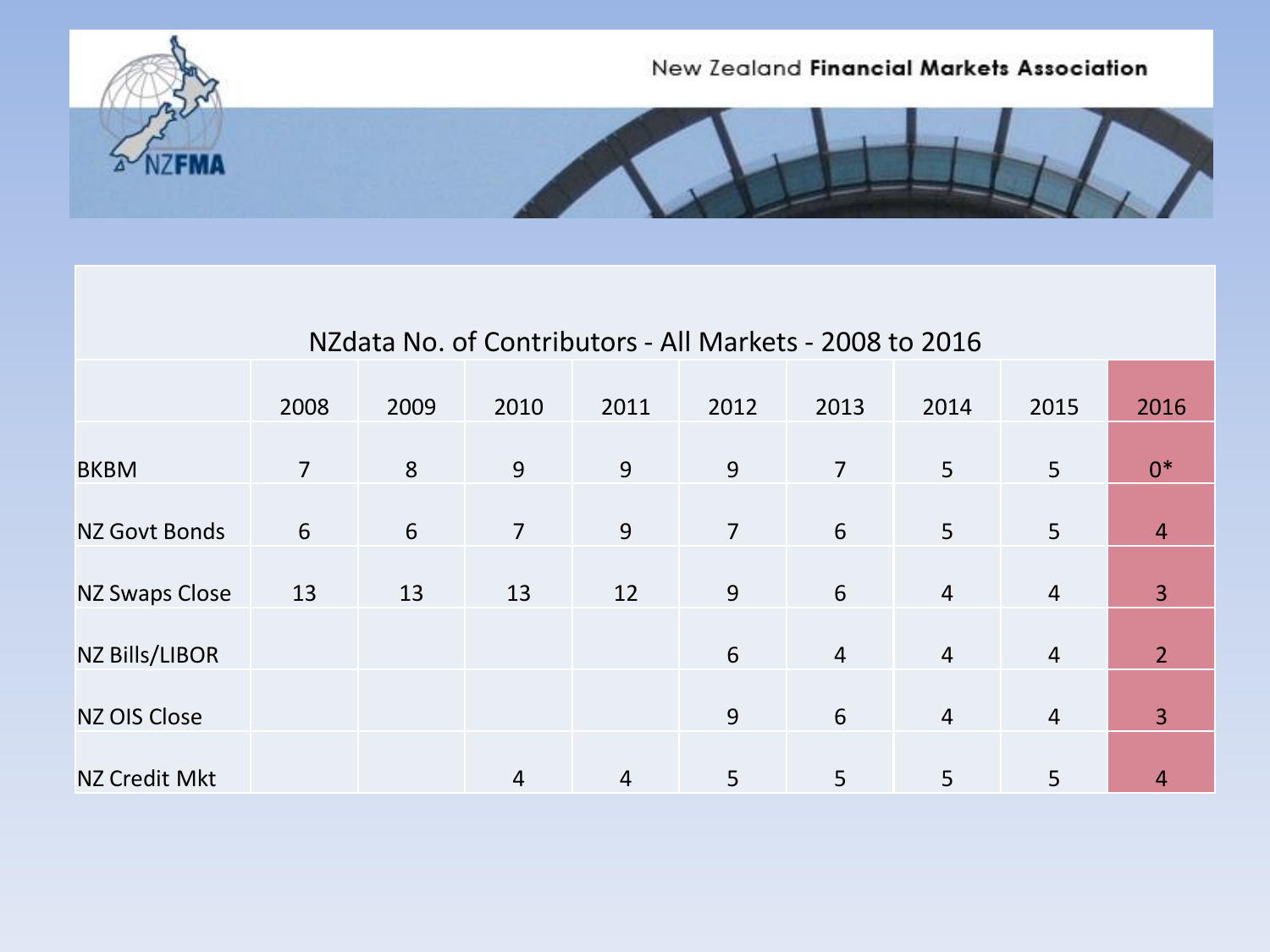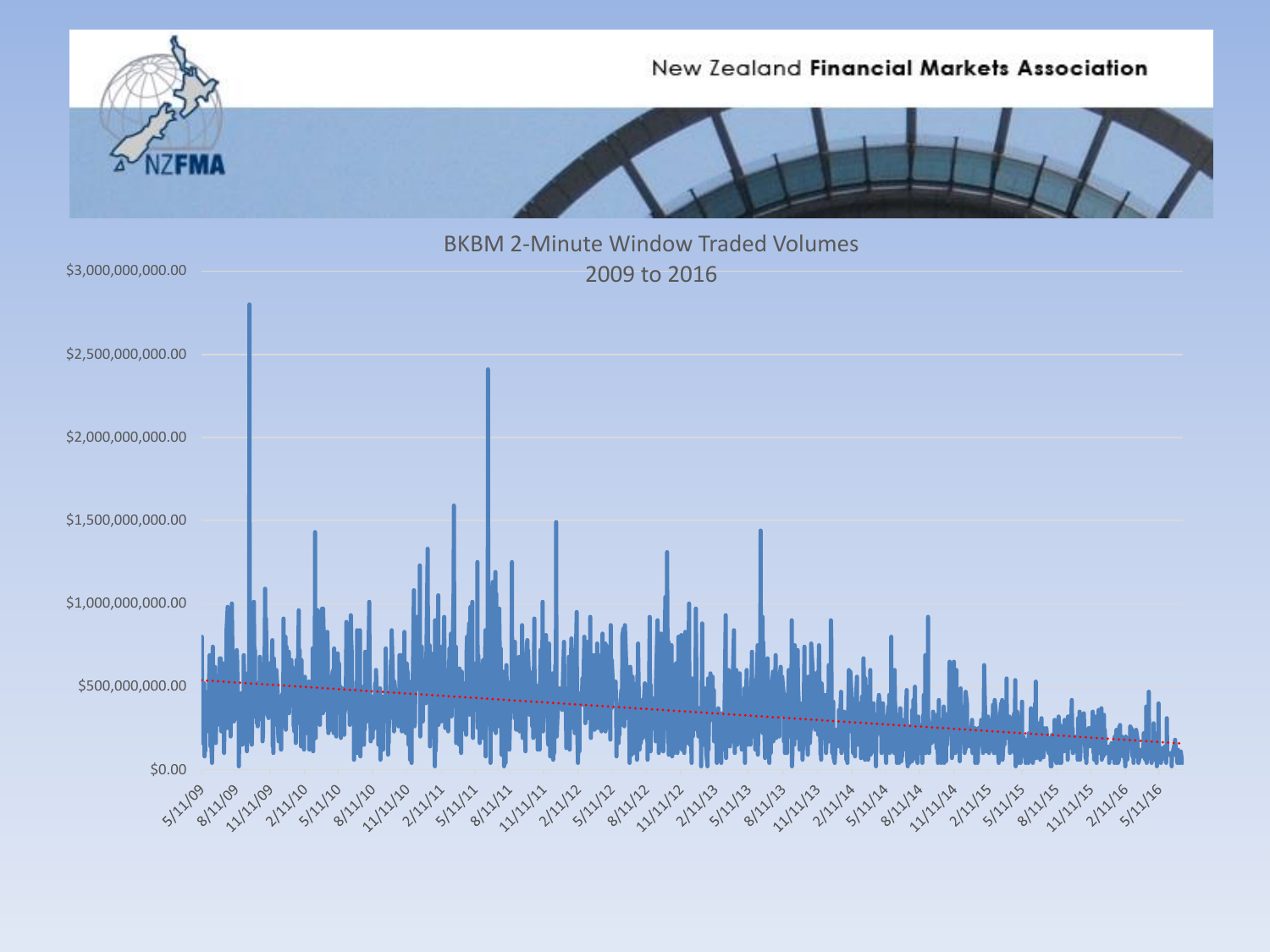





- **NZFMA response to:**
	- **Submission risk aversion - BKBM**
		- **Methodology changed in April 2016**
		- **Removed need for submissions**
		- **Broker venue-based**
		- **Transactions – committed quotes - interpolation**